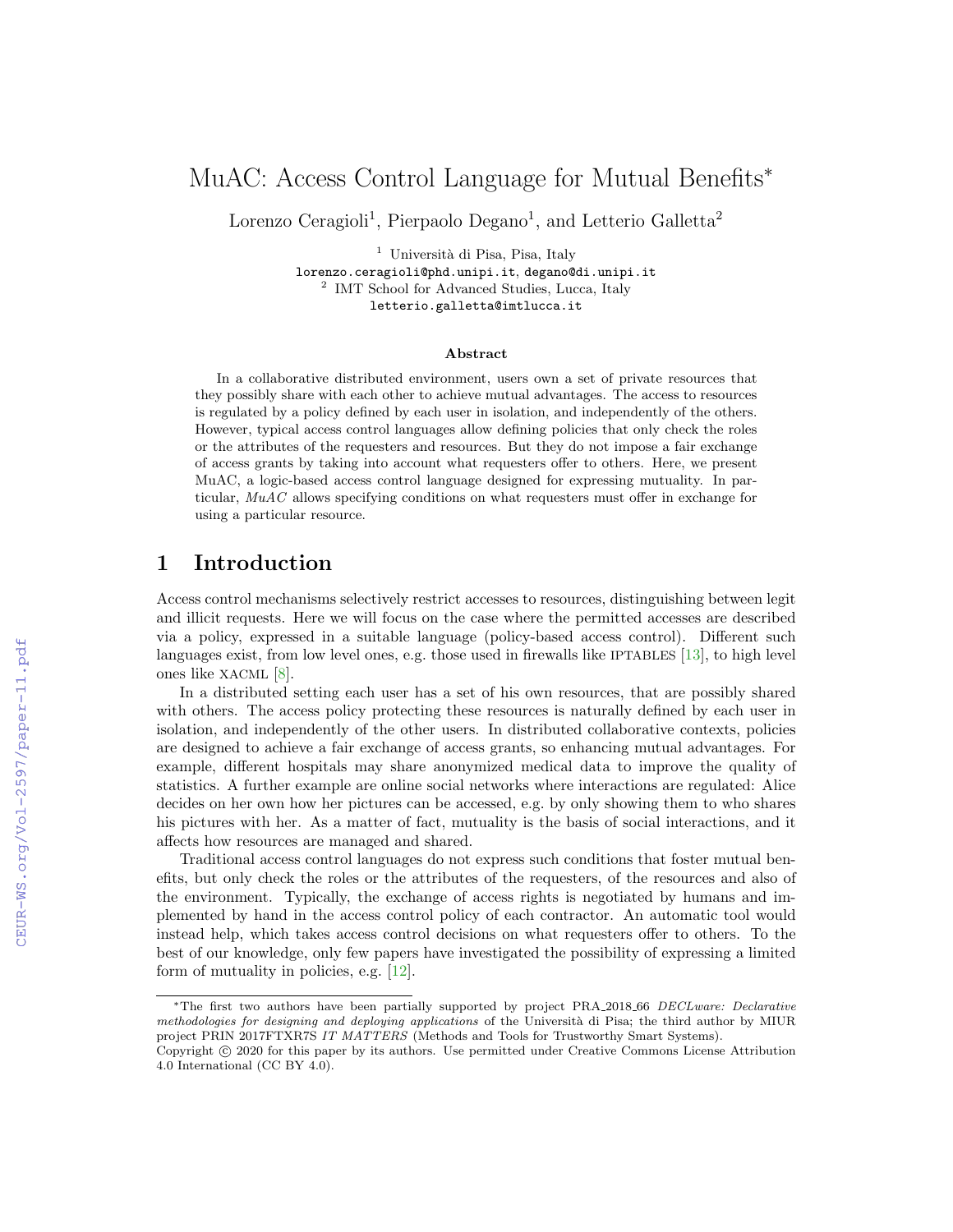Here, we start to address the mutuality issue and propose  $MuAC$ , a logic-based access control language. This language not only allows specifying conditions on the resource and users, but also constraints on what requesters must offer in exchange. We claim that  $MuAC$  naturally expresses situations in which mutuality has involved forms.

Even though policies are exclusive of each user, they impact on each other. For example, consider the case of picture sharing mentioned above: Alice needs to be aware of Bob's policy for granting him access to her pictures. In general, deciding an access request may require a complete knowledge of the policies of every user. Here, we assume a centralized evaluation model where each user separately defines his local policies and sends them to the policy enforcement point (PEP), responsible for the evaluation of the requests and the interactions among users.

Mutuality may however induce circularity while evaluating access requests. Consider again picture sharing and assume that the PEP receives from Bob a request to watch Alice's pictures. If Bob unconditionally allows Alice to watch his, then there is no circularity and Bob's request is accepted. A circularity instead occurs if Bob allows Alice to watch his picture only if she shares her pictures with him. Nevertheless, the PEP should grant Bob access to Alice's pictures, and viceversa.

Unfortunately, classical logic is not fully adequate to express this situations, which are typical of common contracts. To overcome this limitation, an effective predicative contractual logic (PCL) was introduced in [\[2\]](#page-8-0) that extends intuitionistic predicate calculus with the operator  $\rightarrow$ , called *contractual implication*. The formula  $A \rightarrow B$  intuitively stands for a promise that "B" will be satisfied if A is as well".

We therefore exploit PCL to resolve circularity arising in mutual access policies. More in detail, the PEP translates the policies of the users into a conjunction of PCL formulas, and relies on teh deductive machinery of [\[1\]](#page-8-1) to allow or not a given request.

**Plan of the paper** Section [2](#page-1-0) gently introduces  $MuAC$  and its features through a running example. Section [3](#page-2-0) briefly reviews the logic PCL. Section [4](#page-4-0) presents the syntax and the semantics of  $MuAC$ ; discusses its expressive power through a bunch of examples; and describes the algorithm implementing a centralized PEP for request evaluation. Section [5](#page-6-0) compares our proposal with the literature, and draws some conclusions and future work.

# <span id="page-1-0"></span>2 Example: Sharing Resources among Research Groups

Consider a computer science department with several research group on different areas. Each group has a finite amount of resources, some of which may be shared to enhance cooperation and to optimize their usage. Sharing however is not always for free, and each research group wants something in return for allowing a fair access to its resources, while avoiding free raiders and guaranteeing mutuality of the benefits. In other words, each researcher should be enabled to decide which resources to share and with whom, and which guarantees to require, so giving rise to an access policy. We here offer a formal language for specifying individual policies, independently of each other. The task of the automatic access control system we propose is to combine these policies together and enforce them on all the involved entities.

We now informally describe the department; then we intuitively present possible individual policies and their formalization in a simplified form; and finally we discuss how the individual policies are combined to control accesses.

There are three research group inside the department: machine learning, consisting of Mark, Michelle and Morty; networks, including Nick, Nancy and Neil; and security, with Selene and Sam. Resources are of different kinds, e.g. computational power, data, software, picture.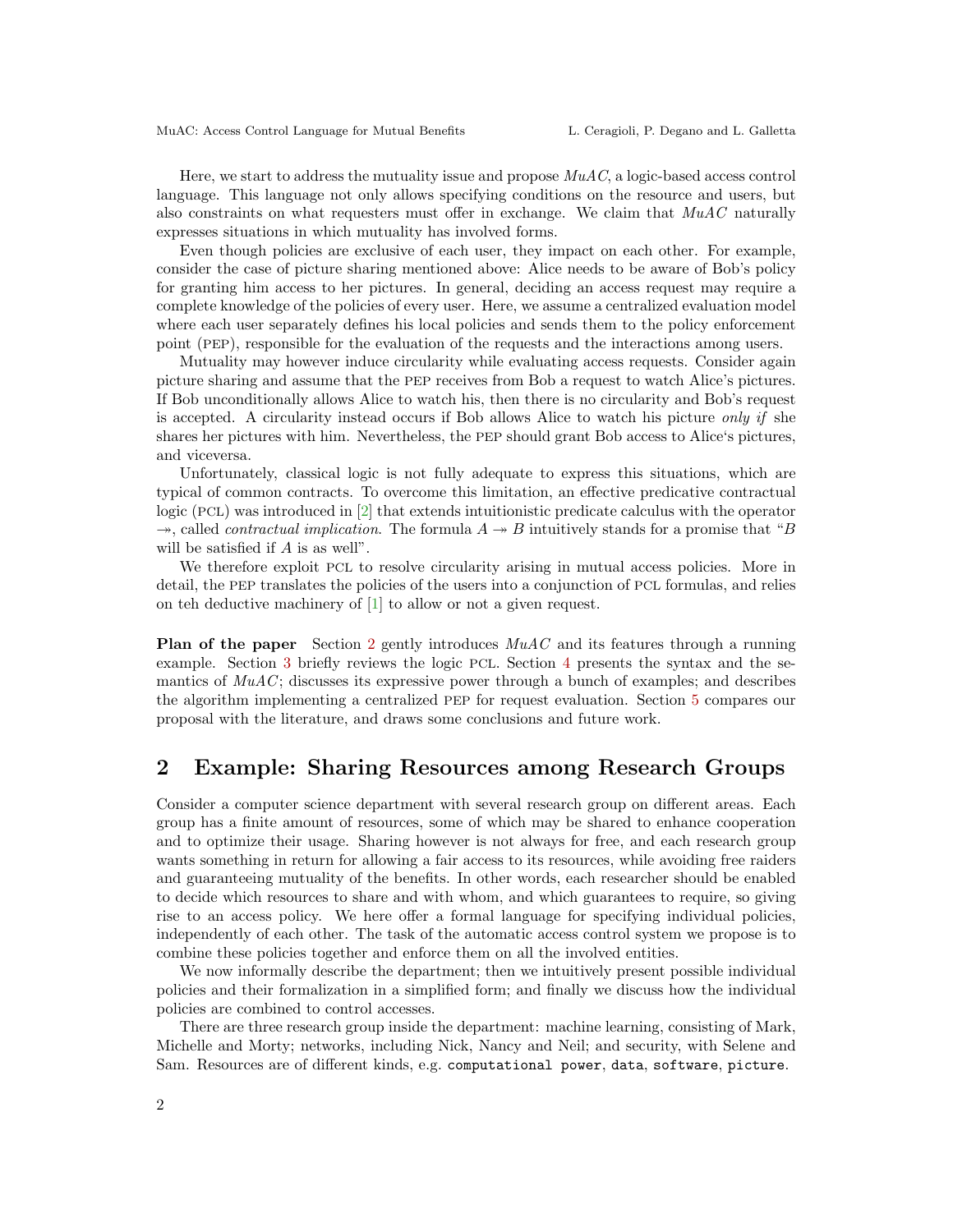Table [1](#page-3-0) describes what researchers require (line wants), what they offer (line shares) and under which conditions (line with). For example, Morty  $(i)$  looks for picture and offers in exchange computational power, provided that who requires it shares something with him, in this case pictures; moreover, he (ii) offers for free his software. Nick offers pictures and post, under the condition that the requester is in his group of shares something with its member, and wants computational power. Selene instead requires both network software and source code and offers network logs to the members of her group who share something with her, or also to a member who shares something with someone sharing with her (a sort of transitive sharing).

More formally, the case  $(i)$  of Morty's policy is rendered by the following rule

#### $computational-power(Resource),$   $Allows(Me, r, Subject)$  (1)

where the first predicate is true when the resource requested is of kind computational power. The predicate *Allow* is typical of our policy language and is the key one. It has three arguments: the first is the individual who decided the policy, here Me is Morty; the second argument is the resource requested by Morty; and the last one says that  $r$  is owned by Subject (note that the check that the type of r is *picture* is completely demanded to the access control manager). Intuitively, Allow evaluates true when Subject permits Me to access r. But this cannot be established without inspecting the individual policy of Subject.

The case  $(ii)$  of Morty's policy, i.e. he shares his software with everyone, is easier:

<span id="page-2-2"></span><span id="page-2-1"></span>
$$
\mathit{software}(\small{\texttt{Resource}})
$$

As expected, Morty and Nick can share some of their resources. Indeed, the relevant portion of Nick's policy is rendered the following formula:

$$
pictures(\text{Resource}), \; Allows(\mathbf{s}, \mathbf{r}, \text{Subject}), \; Networks(\mathbf{s}) \tag{2}
$$

Note that the third predicate constrains Morty to share something with a member of the Networks group, here Nick himself. The sharing between Morty and Nick can only take place if both [\(1\)](#page-2-1) and [\(2\)](#page-2-2) hold. This happens when in the rules

- [\(1\)](#page-2-1) Me stands for Morty; Subject is bound to Nick; and r to a picture P offered by Nick.
- [\(2\)](#page-2-2) s is bound to Nick; Subject stands for Morty; and r is bound to computational power CP offered by Morty.

As mentioned above, the predicate Allows plays a key role and deserves a non standard treatment. Indeed, in order to prove that Allows(Morty, P, Nick) holds, we need to show that Allows(Nick, CP, Morty) holds, and viceversa so leading to a circularity. To break it safely, we exploit the contractual implication of Propositional Contract Logic [\[2\]](#page-8-0), through the construction detailed in the next section.

### <span id="page-2-0"></span>3 Background: Propositional Contract Logic

Bartoletti e Zunino introduced in [\[2\]](#page-8-0) the intuitionistic propositional logic of contracts, whose distinguishing operator is *contractual implication*  $\rightarrow$ . Intuitively, the formula  $p \rightarrow q$  means "q is granted to be true if  $p$  holds as well." An alternative interpretation is "a promise that  $q$  will be satisfied if also p is." Consider the social network example of Section [1,](#page--1-3) if Alice ensures that Bob can see her pictures if Bob does the same is rendered by  $Alice\text{-}sees\text{-}Bob \rightarrow Bob\text{-}sees\text{-}Alice$ .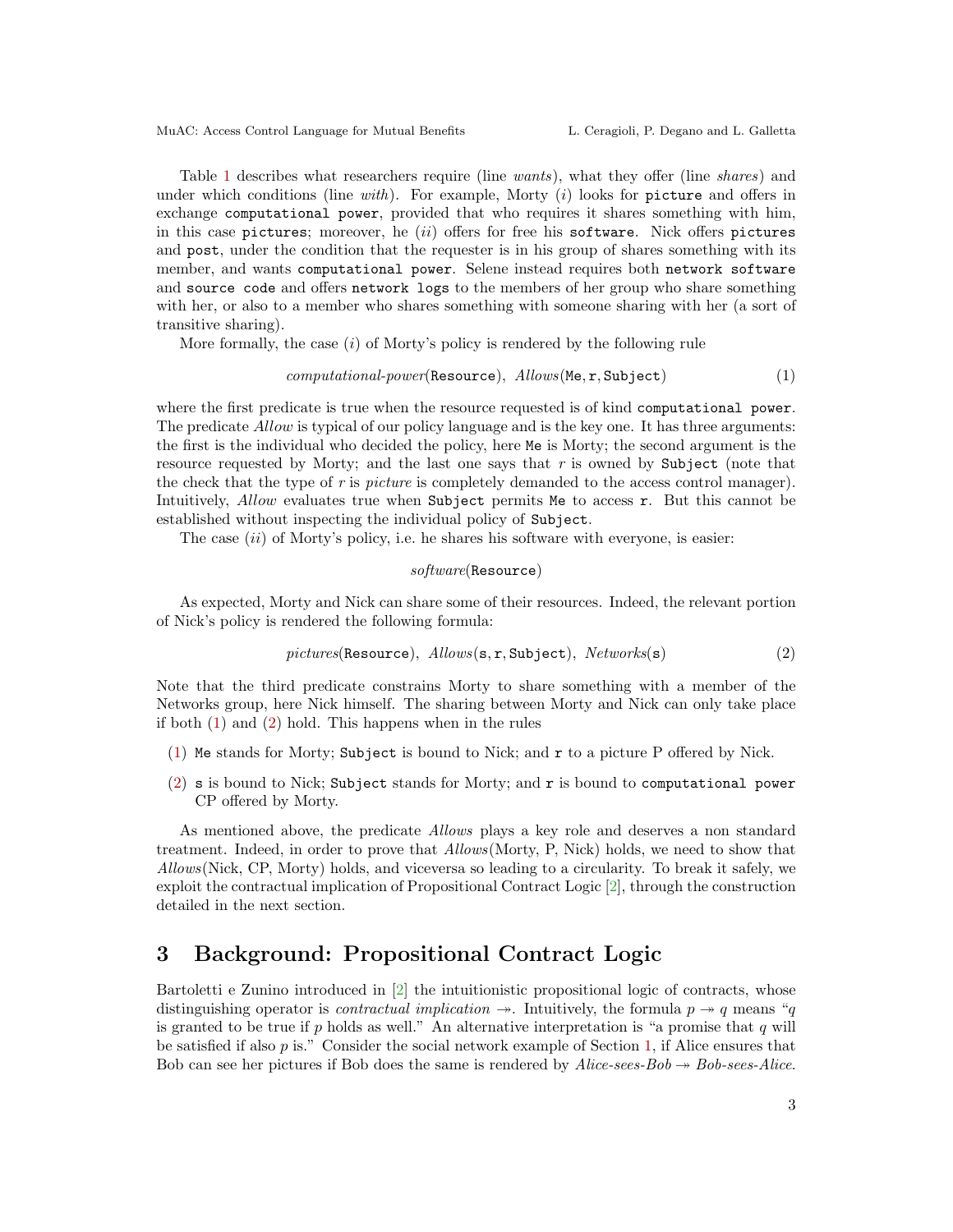<span id="page-3-0"></span>

| <b>MACHINE LEARNING GROUP</b> |                     |                     |                     |  |  |  |
|-------------------------------|---------------------|---------------------|---------------------|--|--|--|
|                               | ${\rm Mark}$        | Michelle            | Morty               |  |  |  |
| $wants$ :                     | source code         | network logs        | pictures            |  |  |  |
| shares:                       | computational power | computational power | computational power |  |  |  |
| with:                         | who shares with him | who shares with her | who shares with him |  |  |  |
| shares:                       | software            | software            | software            |  |  |  |
| with:                         | everybody           | everybody           | everybody           |  |  |  |

Table 1: What researchers require and offer

| <b>NETWORKS GROUP</b> |                     |                     |               |  |  |  |
|-----------------------|---------------------|---------------------|---------------|--|--|--|
|                       | Nick                | Nancy               | Neil          |  |  |  |
| wants:                | computational power | computational power | networks logs |  |  |  |
| shares:               | pictures            | network software    |               |  |  |  |
| with:                 | group, who shares   | group, who shares   |               |  |  |  |
|                       | with group          | computational power |               |  |  |  |
|                       |                     | with group          |               |  |  |  |
| shares:               | posts               |                     |               |  |  |  |
| with:                 | group, who shares   |                     |               |  |  |  |
|                       | with group          |                     |               |  |  |  |

| <b>SECURITY GROUP</b> |                                  |                         |  |  |  |
|-----------------------|----------------------------------|-------------------------|--|--|--|
|                       | Selena                           | Sam                     |  |  |  |
| wants:                | network software,                | source code             |  |  |  |
|                       | computational power              |                         |  |  |  |
| shares:               | network logs                     | source code             |  |  |  |
| with:                 | group member sharing with her or | who shares with him or  |  |  |  |
|                       | group member sharing with        | who shares with someone |  |  |  |
|                       | someone who shares with her      | who shares with him     |  |  |  |

The main aspect of contract logic is its ability of dealing with the circularity arising when p is verified if q is as well and vice versa, formally  $(p \rightarrow q) \wedge (q \rightarrow p)$ . In contrast with common implication, here the result is that both the formulas are verified. This handshake property is formally stated as

$$
\vdash (p \twoheadrightarrow q) \land (q \twoheadrightarrow p) \rightarrow p \land q
$$

Of course, circularity may involve many steps, rather than the two considered above.

Contractual implication satisfies transitivity

$$
\vdash (p \rightarrow q) \land (q \rightarrow r) \rightarrow (p \rightarrow r)
$$

A further natural property is that promises in contracts can be arbitrarily weakened, while the precondition can be arbitrarily strengthened. Intuitively: if I am willing to grant you something in change of something else, then I am also willing to give you less for getting more:

$$
(p \to q) \land (q \to q') \to (p \to q') \qquad (p' \to p) \land (p \to q) \to (p' \to q)
$$

Finally, a contract should be satisfied also when the premise is unconditionally satisfied, and if a promise  $q$  is already true, then it is also true any contract which promises  $q$ 

$$
\vdash p \land (p \to q) \to q \qquad \qquad \vdash q \to (p \to q)
$$

The propositional intuitionistic logic has been proved decidable. The theorem prover of [\[1\]](#page-8-1) implements the PCL entailment, the performance of which is acceptable for common examples, although in general deduction is PSPACE complete.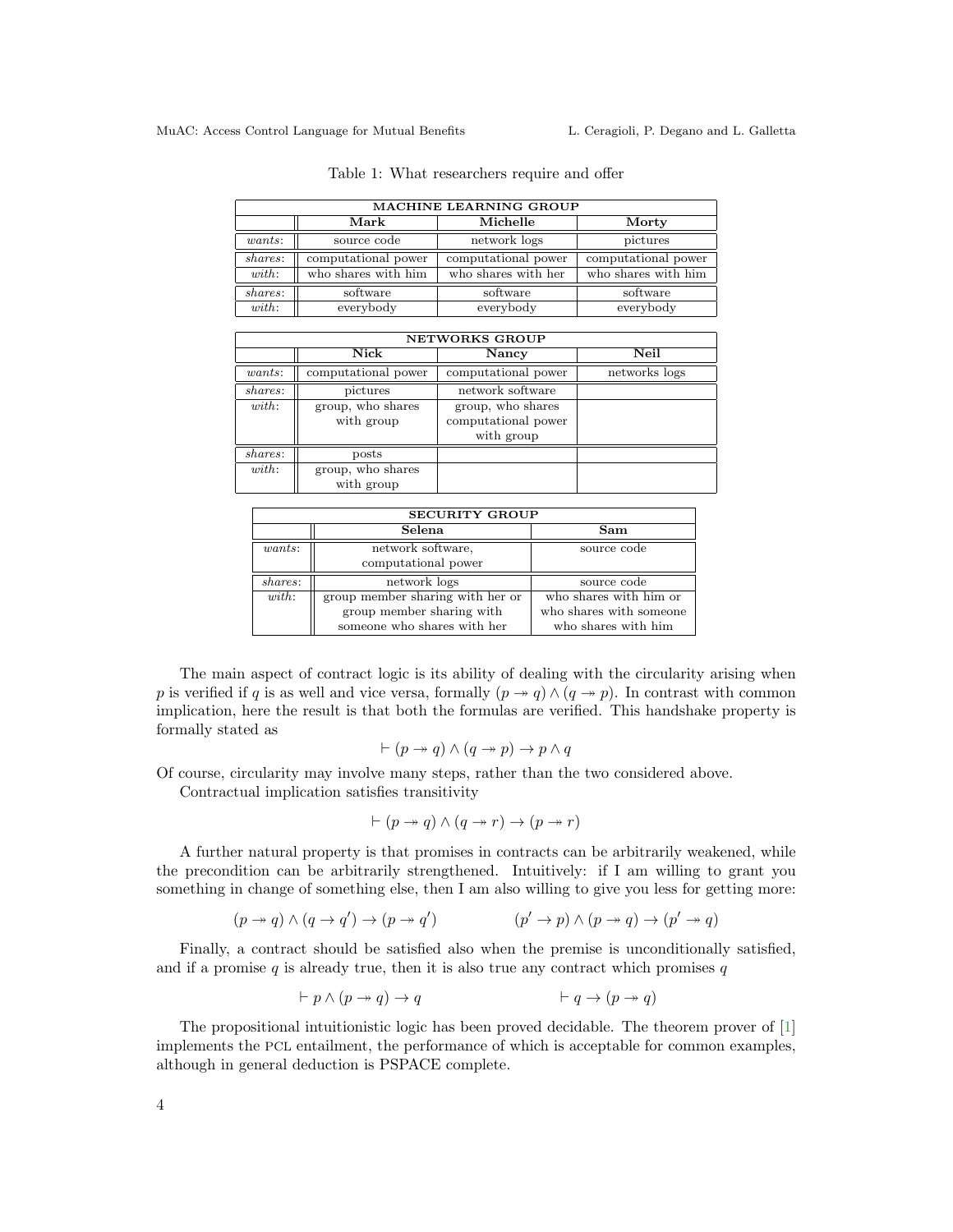### <span id="page-4-0"></span>4 The  $MuAC$  Access Control Language

Our model considers a system hosting a finite set  $U$  of users (ranged over by  $u, u', u_i$ ) that protect and use a finite set  $R$  of resources (ranged over by  $r, r', r_i$ ) of various kinds. Each user chooses how to regulate accesses to his resources by specifying a set of rules, describing the conditions under which access is granted to another user, called Subject. Although the specification of access rights is fully demanded to each users, their enforcement results from the combination of these individual policies and a centralized entity grants or denies access, upon receiving a request.

**Policy specification** A rule  $\phi \in \Phi$  contains atomic propositions on users and resources, and possibly the special predicate *Allows*. We assume a set of user variables  $u, u' \dots$ ; a set of resource variables  $r, r' \ldots$ ; three special variables Me, Subject, Resource that take value when used (Me indicates the owner of the rule, Subject the requester and Resource has the obvious meaning); and a set of atomic predicates  $p, q, p', q' \dots$  Let U range over Me, Subject and user variables; and let  $R$  range over Resource and resource variables. Rules are defined as follows

$$
\phi ::= p(U) | p(R) | \text{Allows}(U, R, U) | \phi, \phi
$$

The intended meaning of a rule  $\phi$  is that Me grants Subject access to Resource if all the predicates occurring in  $\phi$  are proved true, possibly involving circularity.

Atomic predicates express properties of users and resources that are meaningful in the overall system. E.g., software(Resource) in Morty's policy holds true if the requested resource is a piece of software. The predicate  $Allows(U, R, U')$  states the condition that the user U is allowed by user  $U'$  to access resource R. An example is the formula  $\textit{Allows}(\texttt{Me}, \texttt{r}, \texttt{Subject}),$ occurring in the rule [\(1\)](#page-2-1) of Morty's policy. The comma is the standard logical conjunction. We assume that all the variables are existentially quantified, except for the special ones. See for instance the discussion at the end of Section [2,](#page-1-0) where the rule [\(2\)](#page-2-2) of Nick's policy pictures(Resource),  $Allows(s, r, Subject), Network(s)$  was shown to hold for specific values of the variables s and r.

Finally, the centralized granting authority collects all the rules in a *configuration*, i.e. a mapping from users to sets of rules  $\sigma: \mathcal{U} \to 2^{\Phi}$ .

**Expressivity** Despite the simplicity of the examples considered,  $MuAC$  allows a user to define involved policies, some of which we discuss below.

In the simplest kind of rule, its owner, i.e. Me, offers a resource to the requester, i.e. Subject provided that in exchange it shares some (other) resource. This is the case (of a portion) of Sam's policy [\(3\)](#page-4-1) as intuitively defined in Table [1](#page-3-0) speaking both of code, and of Morty's [\(4\)](#page-4-2) where the exchanged resources are of different nature:

<span id="page-4-2"></span><span id="page-4-1"></span>
$$
source-code(\text{Resource}),\;Allows(\text{Me}, \mathbf{r}, \text{Subject}),\;source-code(\mathbf{r}) \qquad \qquad (3)
$$

 $source-code(\text{Resource}),\;Allow(\text{Me}, \text{r}, \text{Subject}),\;picture(\text{r})$  (4)

Of course, more than one resource can be requested. For example Me offers network logs to those who are willing to share both network software and computational power:

> $network\text{-}log(\texttt{Resource}),\ Allows(\texttt{Me},\texttt{r}, \texttt{Subject}),\ Allows(\texttt{Me},\texttt{r}', \texttt{Subject}),$  $network\text{-}software(\mathbf{r}),$  computational-power( $\mathbf{r}')$ )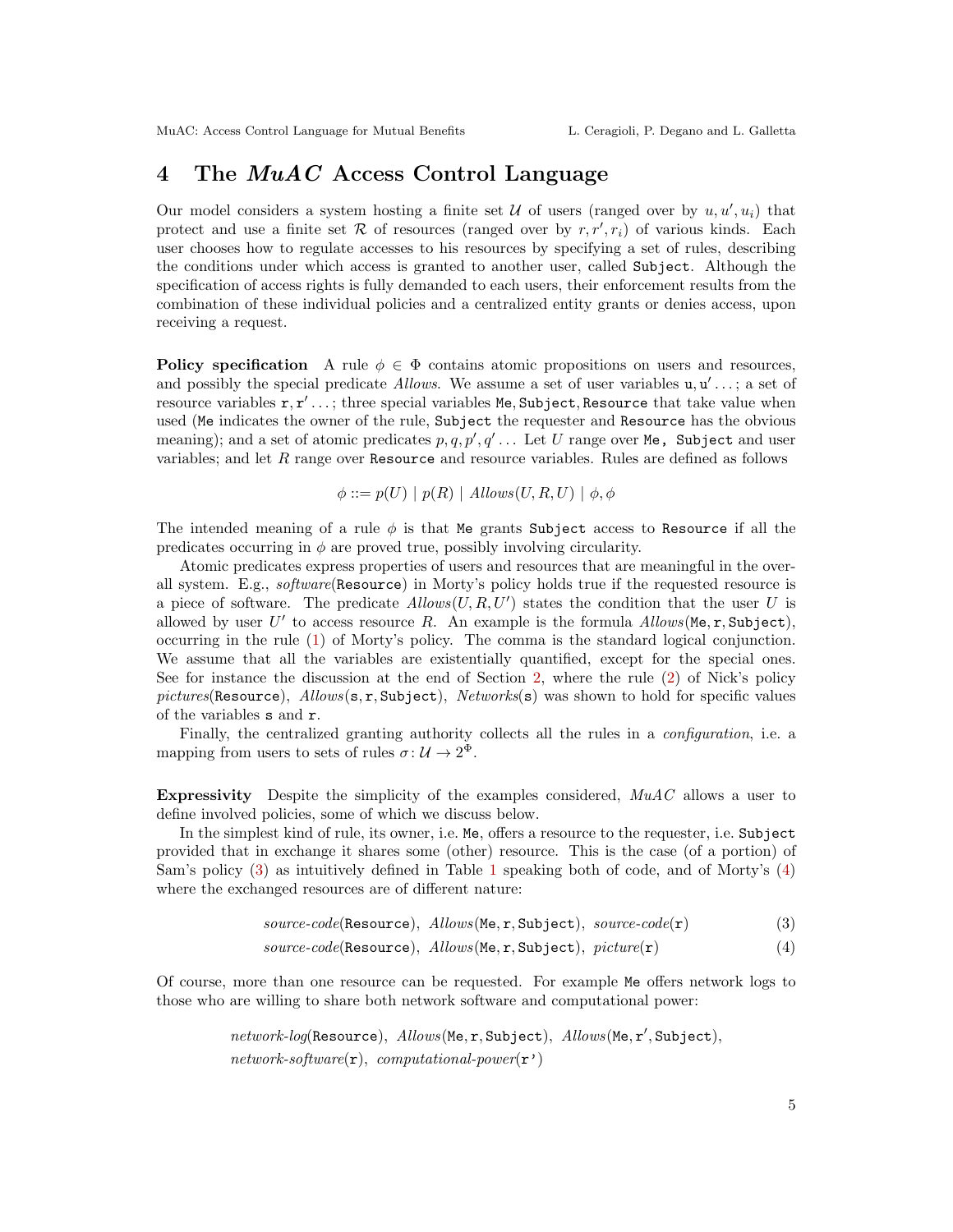Note that to offer  $k$  sorts of resources, one has to write  $k$  distinct rules.

A second kind of rules considers groups of users rather than a single one: Me offers a resource to a member of a group, provided that (another) member gives something in exchange. The following example says that Me offers computational power to the security group members if any of them shares some source code with him

```
computational-power(\text{Resource}),\ Allows(\text{Me}, r, u),\ source-code(r),security(\text{Subject}), \; security(u)
```
Also the converse is possible, when the shared resource is for a member of the group of Me (see also the rule [2\)](#page-2-2):

> computational-power(Resource), Allows(u, r, Subject),  $networks(u), networks(Me), computational-power(r)$

So far a single Allow occurred in the rules. When there are more, we obtain a sort of transitivity of offers and requests. A simple example follows where all the resources are code,  $r$  belongs to Subject and  $r'$  to the user u. Intuitively, the rule says that Me grants Subject access to Resource if Subject offers  $r$  to u, who in turn offers  $r'$  to Me:

 $source-code(\texttt{Resource}),\;Allows(u, r, \texttt{Subject}),\;Allows(\texttt{Me}, r', u), source-code(r),\;source-code(r')$ 

Of course this form of transitivity may involve arbitrary chains of Allow, as in the rule below, where the second *Allow* is only applied to variables:

$$
source-code(\text{Resource}),\;Allows(u,r, \text{Subject}),\;Allows(u',r',u),\;Allows(\text{Me},r'',u'),\;source-code(r),\;sourcecode(r'),\;source-code(r'')\tag{5}
$$

A special form of (multi-user) cooperation is also expressible, illustrated by the following rule. Subject is granted access to the picture Resource by Me, if both Me and Subject offer to u some source code  $(r'$  and  $r$ , resp.):

 $picture(\texttt{Resource}), \; allows(\texttt{u}, \texttt{r}, \texttt{Subject}), \; allows(\texttt{u}, \texttt{r}', \texttt{Me}), source-code(\texttt{r}), \; source-code(\texttt{r}')$ 

Policy meaning The semantics of our language is defined by giving meaning to configurations. This is done by first translating a configuration to a finite set  $\Gamma$  of contract logic propositions [\[2\]](#page-8-0). Then, the requested access is granted if Γ entails it, according to the proof system of PCL.

We assume that PEP knows which are the resources each user handles,  $\mathcal{R}_{\uparrow u}$ , and those he wants,  $\mathcal{R}_{\perp u}$ . Also, we assume that this authority can evaluate the atomic predicates appearing in the rules.

We associate with a given configuration  $\sigma$  the PCL theory  $\Gamma$  with propositions defined through the inference rule below, for all  $s, u \in \mathcal{U}, r \in \mathcal{R}, \phi \in \sigma(u), \theta \colon (U \to \mathcal{U}) \cup (R \to \mathcal{R})$ 

> <span id="page-5-0"></span> $\phi_{Allow}[\theta] \rightarrow Allows(s, r, u) \in \Gamma$ if and only if

 $\phi_{constraints}[\theta] \land \theta(\texttt{Me}) = u \land \theta(\texttt{Subject}) = s \land \theta(\texttt{Resource}) = r \in \mathcal{R}_{\uparrow u} \cap \mathcal{R}_{\downarrow s} \land$  $\forall$  predicate  $\text{Allow}(s', r', u')$  occurring in  $\phi_{\text{Allow}}[\theta]$ , it is  $r' \in \mathcal{R}_{\uparrow u'} \cap \mathcal{R}_{\downarrow s'}$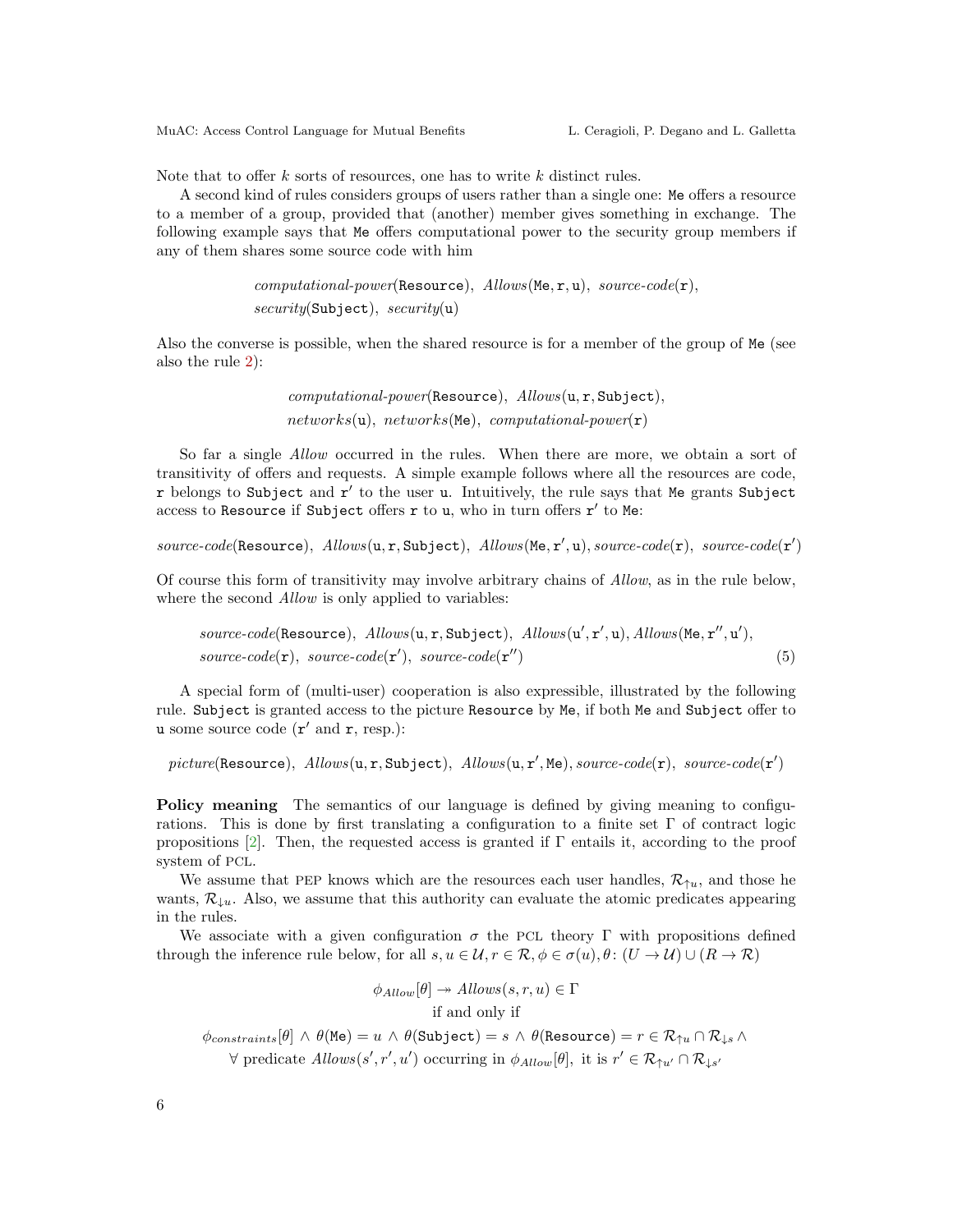where  $\phi_{Allow}$  and  $\phi_{constraints}$  are the conjunctions of all the instances of the predicate Allows and of the instances of atomic predicates in  $\phi$ , resp., and  $[\theta]$  extends homomorphically  $\theta$ .

A few comments are in order. The ground substitution  $\theta$  binds in all possible ways the resource and user variables, so to evaluate the atomic predicates in  $\phi$ , except then the special one Allow. The predicate  $\phi_{constraints}[\theta]$  holds true whenever  $\theta$  maps the variables to users and resources that satisfy the relevant predicates in  $\phi$ . Furthermore  $\theta$  is required to bind in the contractual implication the special variables Me to the actual owner u of the access rule  $\phi$ , and Subject, Resource to the user s and the resource r, belonging to u and requested by s. In addition, all the resources r' occurring in a predicate  $\text{Allows}(s', r', u')$  should belong to u' and be wanted by s', as well. If all the above holds,  $\phi_{Allow}[\theta] \rightarrow Allows(s,r,u)$  is a formula of  $\Gamma$ .

Policy and request evaluation The Algorithm [1](#page-7-0) implements the declarative construction of a PCL theory of the previous paragraph. It presents the function TRANSLATE-INTO-PCL that given a configuration  $\sigma$  processes each rule  $\phi$  therein by computing the legal substitutions  $\theta$  such that the instantiated atomic predicates evaluate to true. Finally, it collects the obtained formulae into the theory Γ.

The PEP executes Algorithm [2](#page-7-1) that receives the policies from the users and builds a configuration  $\sigma$ . Then it translates  $\sigma$  into a PCL theory Γ, using Algorithm [1,](#page-7-0) and starts serving requests from the users. When the user s tries to access a resource r, his query  $a$ sks $(s, r)$  is transformed into the formula  $Allows(s, r, u)$ , where u is the owner of r. Finally, the enforcement and decision point checks if the theory Γ entails this formula, i.e.  $\Gamma \vdash Allows(s, r, u)$ , and replies accordingly. The proof of the entailment is demanded to the deduction system of PCL [\[2\]](#page-8-0).

It is worth noting that the order in which the access rules are specified is immaterial, because the semantics transforms them in the logical theory  $\Gamma$ . Also, there are neither rules explicitly denying accesses, nor constraining requests to be denied. Consequently, there are no conflicts, in logical terms contradictions, and a permission is granted only when Γ entails the query.

### <span id="page-6-0"></span>5 Conclusion

We have defined  $MuAC$ , a control access language for a distributed collaborative environment. Its main feature concerns expressivity, as it permits to define and handle access requests that demand mutual agreement between several users. To resolve the circularities that may arise with this form of mutuality we resorted to the propositional contract logic PCL [\[2\]](#page-8-0). Actually, we have defined a translation from policies and requests to logical formula that are then evaluated by the (complete) theorem prover of PCL.

For the time being,  $MuAC$  has the grant *accept* only. We plan to extend the language with deny rules, which also require to address the resolution of potential conflicts. A further extension is allowing rules in which a user specifies resources that must not be shared. For example, Alice permits Bob to access her pictures, provided that Bob does not share anything with Charlie. This kind of negative requirement is the first step towards the definition of policies regulating conflicts of interest. Finally, we plan to study the relationship between  $MuAC$  and languages for trust negotiation and the security properties that our language can offer when some users misbehave.

Related work Access control is a wide sudied field, surveyed by many papers, e.g. [\[9,](#page-8-2) [11,](#page-8-3) [14\]](#page-8-4). Here we only consider discretionary access control [\[10\]](#page-8-5) because it is a natural choice in distributed cooperative setting, where users individually decide the policies for the resources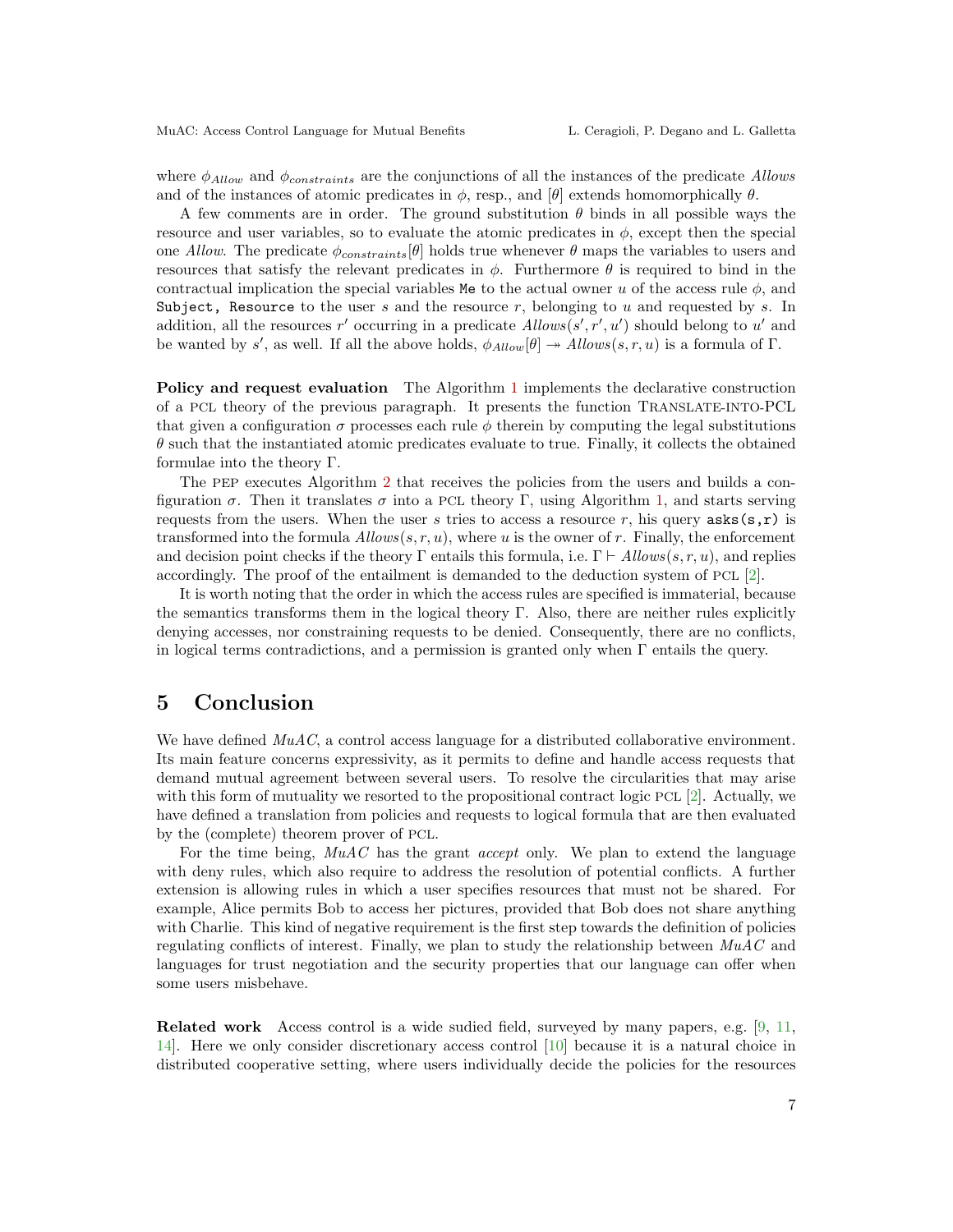#### <span id="page-7-0"></span>Algorithm 1

**Input:** Configuration  $\sigma: \mathcal{U} \to 2^{\Phi}$ Output: PCL theory Γ function TRANSLATE-INTO- $PCL(\sigma)$  $\Gamma \leftarrow \emptyset$ for all users  $u \in \mathcal{U}$  and rules  $\phi \in \sigma(u)$  do for all user variable  $u_i$  appearing in  $\phi$  do  $U_i \leftarrow$  set of users that verify every atomic predicates  $p(\mathbf{u}_i)$  in  $\phi$ for all resource variable  $r_i$  appearing in  $\phi$  not appearing in any Allows do  $R_i \leftarrow$  set of resources that verify every atomic predicates  $p(\mathbf{r}_i)$  in  $\phi$ for all users  $s \in U$  that verify all the predicates over Subject in  $\phi$  and resources  $r \in \mathcal{R}_{\uparrow u} \cap \mathcal{R}_{\downarrow s}$  that verify all the predicates over Resource in  $\phi$  do  $\phi'_{Allow} \leftarrow \phi_{Allow}\{\texttt{Me}\mapsto u, \texttt{Subject} \mapsto s, \texttt{Resource} \mapsto r\}$ for all  $u_1 \in U_1 \dots u_n \in U_n$  and  $r_1 \in R_1 \dots r_m \in R_m$  do  $\phi'_{Allow} \leftarrow \phi'_{Allow} \{ \mathbf{u}_1 \mapsto u_1 \dots \mathbf{u}_n \mapsto u_n \}$  $\phi'_{Allow} \leftarrow \phi'_{Allow} \{ \mathbf{r}_1 \mapsto r_1 \dots \mathbf{r}_m \mapsto r_m \}$ for all resource variables  $\mathbf{r}'_i$  such that  $\text{Allows}(\mathbf{u}_s, \mathbf{r}'_i, \mathbf{u}_o)$  occurs in  $\phi$  for some  $\mathbf{u}_s$  and  $\mathbf{u}_o$  do  $R_{i'} \leftarrow \text{subset of } \mathcal{R}_{\uparrow u_o} \cap \mathcal{R}_{\downarrow u_s}$  that verify the predicates  $p(\mathbf{r}'_i)$  in  $\phi$ for all  $r'_1 \in R'_1 \dots r'_k \in R'_k$  do  $\phi'_{Allow} \leftarrow \phi'_{Allow} \{\mathbf{r}'_1 \mapsto r'_1 \dots \mathbf{r}'_k \mapsto r'_k\}$  $\Gamma \leftarrow \Gamma \cup (\phi'_{Allow} \rightarrow Allow(s, r, u))$ return Γ

#### <span id="page-7-1"></span>Algorithm 2

| for all users $u \in \mathcal{U}$ do                                         |                                                          |
|------------------------------------------------------------------------------|----------------------------------------------------------|
| $\sigma(u) \leftarrow$ RECEIVE-FROM $(u)$                                    |                                                          |
| $\Gamma \leftarrow \text{TransLATE-INTO-PCL}(\sigma)$                        | $\triangleright$ through Algorithm 1                     |
| while true do                                                                |                                                          |
| $\texttt{asks}(s,r) \leftarrow \texttt{RECEIVE-FROM-ANY}(s \in \mathcal{U})$ |                                                          |
| $u \leftarrow \text{OWNER}(r)$                                               |                                                          |
| $check \leftarrow \text{PCLPROVER}(\Gamma, \text{Allows}(s,r,u))$            | $\triangleright$ checks if $\Gamma \vdash Allows(s,r,u)$ |
| if check then SEND-TO(s, $Grant)$                                            |                                                          |
| else SEND-TO $(s, Deny)$                                                     |                                                          |
|                                                                              |                                                          |

they own. In this environment, a main issue is the combination of individual policies. To the best of our knowledge, no proposals address mutuality, but only focus on the resolution of conflicts [\[5,](#page-8-6) [6,](#page-8-7) [9\]](#page-8-2). In the restricted, yet widespread distributed world of social networks, mutuality plays a prominent role, but is scarcely regulated. A remarkable exception is [\[12\]](#page-8-8) that permits defining mutual access control policies. This is done by introducing a new grant, called mutual, besides the usual accept and deny. Suppose that an access request from user A to resource  $r$  of  $B$  evaluates to *mutual*. Intuitively, the request is served if and only if a request from  $B$  for a similar resource  $r'$  of  $A$  will evaluate to accept or mutual. Similarity is fixed once and for all, and is not user-defined. A first difference with our proposal is that mutuality is defined through explicit constraints in the body of the rules, so allowing users to define their